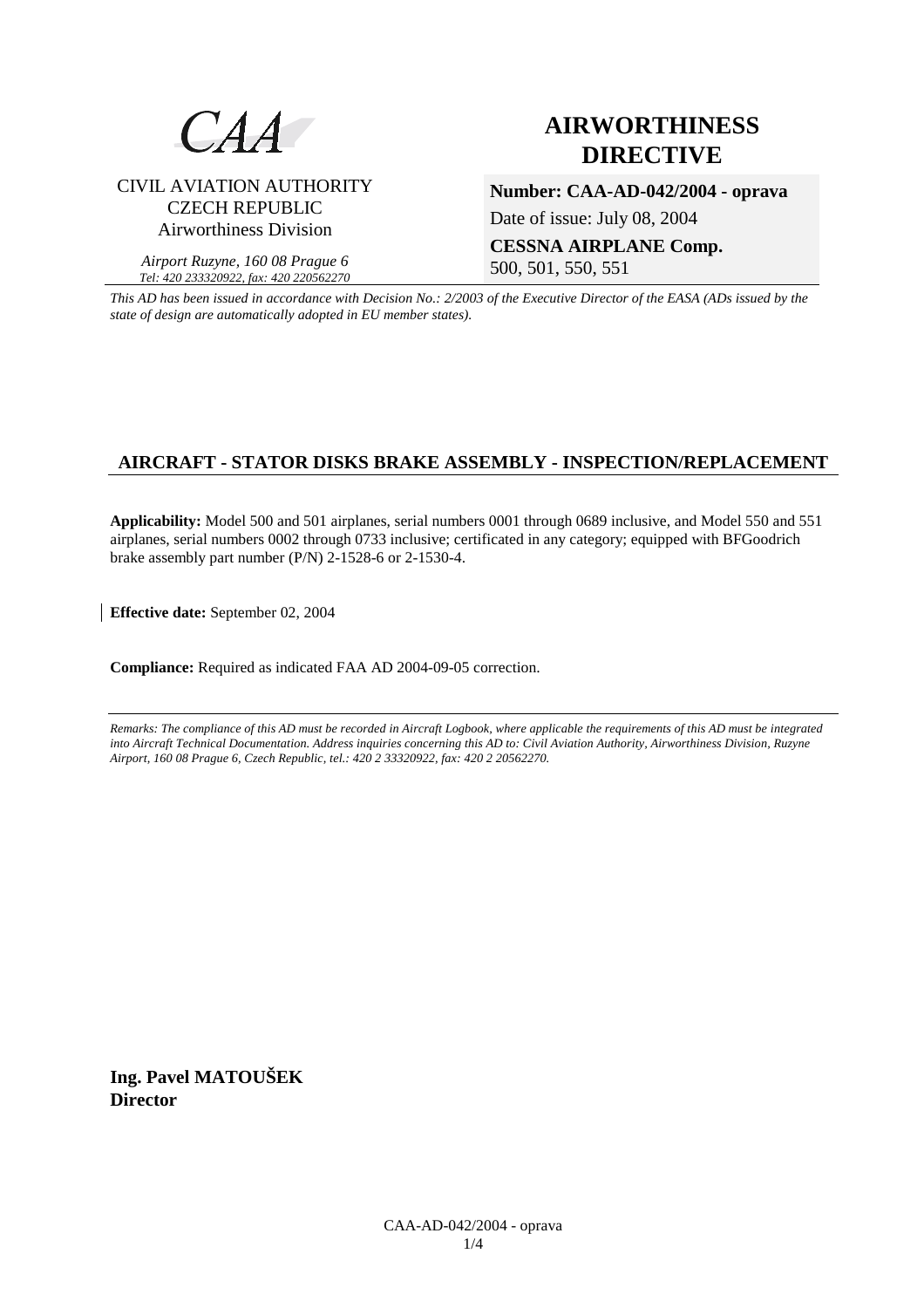#### **2004-09-05 Cessna Airplane Company**: Amendment 39-13594. Docket 2000-NM-65-AD.

*Applicability*: Model 500 and 501 airplanes, serial numbers 0001 through 0689 inclusive, and Model 550 and 551 airplanes, serial numbers 0002 through 0733 inclusive; certificated in any category; equipped with BFGoodrich brake assembly part number (P/N) 2-1528-6 or 2-1530-4.

*Compliance*: Required as indicated, unless accomplished previously.

To prevent jamming of the wheel/tire assembly, which could result in a loss of directional control or braking performance upon landing, accomplish the following:

#### **Inspection of Stator Disks for Change Letter**

(a) Within 50 landings or 90 days after the effective date of this AD, whichever is first, inspect the stator disks on the brake assembly to determine if "CHG AI" or "CHG B" or a higher change letter is impression-stamped on each disk, in accordance with Goodrich Service Bulletin 2-1528-32-2 (for airplanes equipped with BFGoodrich brake assembly P/N 2-1528-6); or Goodrich Service Bulletin 2-1530-32-2 (for airplanes equipped with BFGoodrich brake assembly P/N 2-1530-4); both Revision 5; both dated February 19, 2003; as applicable. If both disks are stamped with "CHG AI" or

"CHG B" or a higher change letter, no further action is required by this paragraph. A review of airplane maintenance records is acceptable in lieu of an inspection of the stator disks if the change letter of the stator disks can be positively determined from that review.

#### **Inspection for Cracked or Broken Stator Disks**

(b) For any stator disk not stamped with "CHG AI" or "CHG B" or a higher change letter: At the applicable compliance time specified in paragraph  $(b)(1)$  or  $(b)(2)$  of this AD, perform a detailed inspection for cracked or broken stator disks; in accordance with Goodrich Service Bulletin 2-1528-32-2 (for airplanes equipped with BFGoodrich brake assembly P/N 2-1528-6); or Goodrich Service Bulletin 2-1530-32-2 (for airplanes equipped with BFGoodrich brake assembly P/N 2-1530-4); both Revision 5; both dated February 19, 2003; as applicable.

(1) For airplanes that use thrust reversers: Inspect prior to the accumulation of 376 total landings on the brake assembly, or within 50 landings after the effective date of this AD, whichever is later.

(2) For airplanes that do not use thrust reversers: Inspect prior to the accumulation of 200 total landings on the brake assembly, or within 50 landings after the effective date of this AD, whichever is later.

**Note 1**: For the purposes of this AD, a detailed inspection is defined as: "An intensive visual examination of a specific structural area, system, installation, or assembly to detect damage, failure, or irregularity. Available lighting is normally supplemented with a direct source of good lighting at intensity deemed appropriate by the inspector. Inspection aids such as mirror, magnifying lenses, etc., may be used. Surface cleaning and elaborate access procedures may be required."

#### **Follow-On Actions (No Cracked or Broken Stator Disk)**

(c) If no cracked or broken stator disk is found, before further flight, reassemble the brake assembly and, if the piston housing is impression-stamped with the letters "SB," obliterate the existing markings on the piston housing by stamping "XX" over the letters "SB." If paragraph E.(3)(a) or E.(3)(b), as applicable, of Goodrich Service Bulletin 2-1528-32-2 (for airplanes equipped with BFGoodrich brake assembly P/N 2-1528-6); or Goodrich Service Bulletin 2-1530-32-2 (for airplanes equipped with BFGoodrich brake assembly P/N 2-1530-4); both Revision 5; both dated February 19, 2003; as applicable; specifies repetitive inspections, repeat the inspection required by paragraph (b) of this AD at intervals not to exceed those specified in the service bulletin, until paragraph (e) of this AD is accomplished.

## **Corrective Action (Cracked or Broken Stator Disk)**

(d) If any cracked or broken stator disk is found, prior to further flight, replace the brake assembly with a new or serviceable brake assembly; in accordance with Goodrich Service Bulletin 2-1528-32-2 (for airplanes equipped with BFGoodrich brake assembly P/N 2-1528-6); or Goodrich Service Bulletin 2-1530-32-2 (for airplanes equipped with

> CAA-AD-042/2004 - oprava 2/4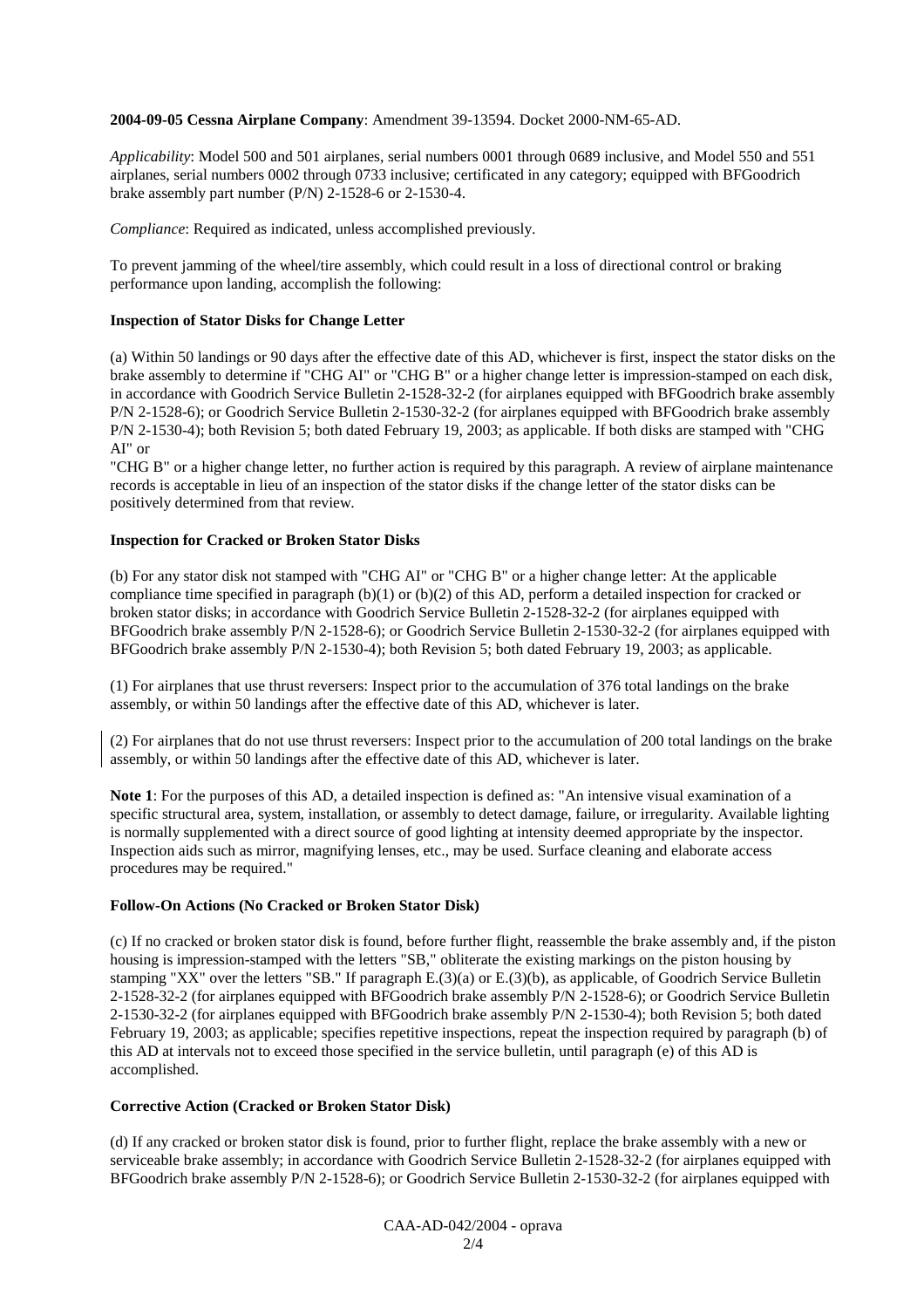BFGoodrich brake assembly P/N 2-1530-4); both Revision 5; both dated February 19, 2003; as applicable. If repetitive

inspections are required by paragraph (c) of this AD, replacement of all brake assemblies on the airplane with new or serviceable brake assemblies that contain only stator disks stamped with "CHG AI" or "CHG B" or a higher change letter terminates those inspections.

# **Replacement of Brake Assembly**

(e) When the brake assembly has accumulated 700 total landings since its installation or within 50 landings on the airplane after the effective date of this AD, whichever is later, replace the brake assembly with a new or serviceable brake assembly; in accordance with Goodrich Service Bulletin 2-1528-32-2 (for airplanes equipped with BFGoodrich brake assembly P/N 2-1528-6); or Goodrich Service Bulletin 2-1530-32-2 (for airplanes equipped with BFGoodrich brake

assembly P/N 2-1530-4); both Revision 5; both dated February 19, 2003; as applicable. If repetitive inspections are required by paragraph (c) of this AD, replacement of all brake assemblies on the airplane with new or serviceable brake assemblies that contain only stator disks stamped with "CHG AI" or "CHG B" or a higher change letter terminates those inspections.

# **Parts Installation**

(f) As of the effective date of this AD, no person may install a BFGoodrich brake assembly on any airplane unless it has been inspected as specified in paragraph  $(f)(1)$  or  $(f)(2)$  of this AD, and found to be free of cracked or broken stator disks.

(1) For BFGoodrich brake assembly P/N 2-1528-6: Brake assembly must be inspected in accordance with paragraphs (a), (b), and (c) of this AD, as applicable, in accordance with the service information specified in those paragraphs or BFGoodrich Service Bulletin 2-1528-32-3, dated March 23, 2000.

(2) For BFGoodrich brake assembly P/N 2-1530-4: Brake assembly must be inspected in accordance with paragraphs (a), (b), and (c) of this AD, as applicable, in accordance with the service information specified in those paragraphs or BFGoodrich Service Bulletin 2-1530-32-3, dated March 23, 2000.

## **Alternative Methods of Compliance**

(g) In accordance with 14 CFR 39.19, the Manager, Wichita Aircraft Certification Office (ACO), FAA, is authorized to approve alternative methods of compliance for this AD.

## **Incorporation by Reference**

(h) Unless otherwise specified in this AD, the actions shall be done in accordance with the applicable service bulletin listed in Table 1 of this AD.

## **Table 1.--Service Bulletins Incorporated by Reference**

| <b>Service bulletin</b>                 | <b>Revision</b> | Date                |
|-----------------------------------------|-----------------|---------------------|
| BFGoodrich Service Bulletin 2-1528-32-3 | Original        | March 23, 2000      |
| BFGoodrich Service Bulletin 2-1530-32-3 | Original        | March 23, 2000      |
| Goodrich Service Bulletin 2-1528-32-2   |                 | February $19, 2003$ |
| Goodrich Service Bulletin 2-1530-32-2   |                 | February $19, 2003$ |

This incorporation by reference was approved previously by the Director of the Federal Register in accordance with 5 U.S.C. 552(a) and 1 CFR part 51 as of June 2, 2004 (69 FR 23093, April 28, 2004). Copies may be obtained from Cessna Aircraft Co., P.O. Box 7706, Wichita, Kansas 67277. Copies may be inspected at the FAA, Transport Airplane Directorate, 1601 Lind Avenue, SW., Renton, Washington; at the FAA, Wichita Aircraft Certification Office, 1801 Airport Road, Room 100, Mid-Continent Airport, Wichita, Kansas; or at the National Archives and Records Administration (NARA). For information on the availability of this material at NARA, call (202) 741-6030, or go to: *[http://www.archives.gov/federal\\_register/code\\_of\\_federal\\_regulations/ibr\\_locations.html.](http://www.archives.gov/federal_register/code_of_federal_regulations/ibr_locations.html)*